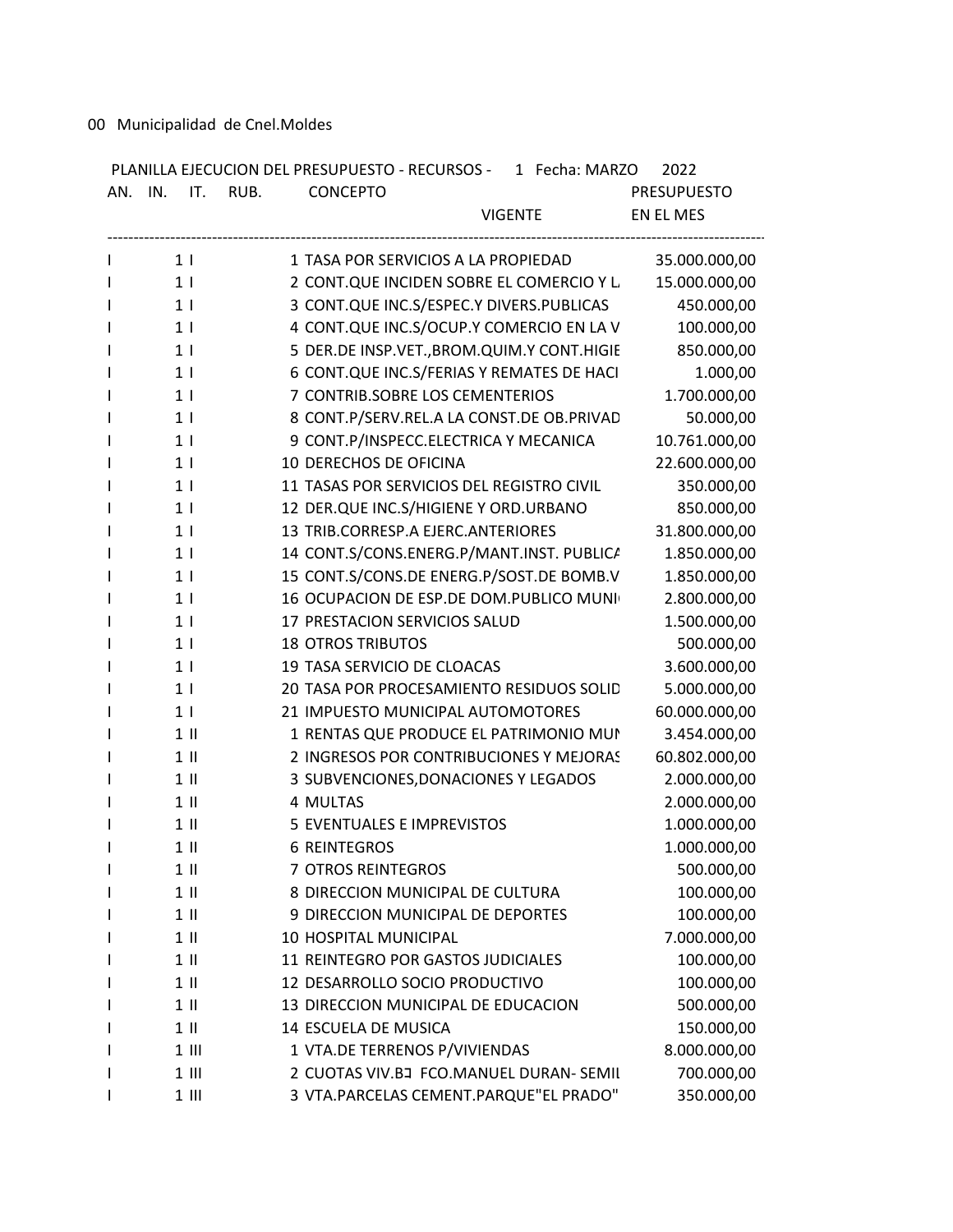| 1              | $1$ III        | <b>4 APORTES MUNICIPALES</b>              | 2.000.000,00   |
|----------------|----------------|-------------------------------------------|----------------|
|                | $1$ III        | 5 APORTES DEL GOB.PCIAL.O NACIONAL        | 4.000.000,00   |
| I              | $1$ III        | 6 RECUPERO APORTES TRANS.A VIV.PLAN AHO   | 100.000,00     |
| ı              | 21             | 2 TASA RETRIBUTIVA DE SERVICIOS           | 1.000,00       |
| I              | 21             | 3 COPARTICIPACION IMPOSITIVA ALO 2022     | 311.000.000,00 |
| ı              | 21             | 4 COPARTIC.IMPOSITIVA ALOS ANTERIORES     | 15.000.000,00  |
| ı              | 21             | 5 FOFINDES CONV.DESCENT.LEY 7850          | 63.000.000,00  |
| ı              | $2$ II         | 1 APORTES P/EJECUCION DE OB.EN COPARTICII |                |
| ı              | $2$ II         | 2 SUBVENCIONES Y SUBSIDIOS PROV. Y NAC.   | 17.000.000,00  |
| ı              | $2$ III        | 2 MINISTERIO DE DESARROLLO SOCIAL         | 18.560.000,00  |
| I              | $2$ III        | 3 CONVENIO CON D.P.V.-                    | 800.000,00     |
| $\mathbf{H}$   | 1 <sub>1</sub> | 2 BANCO PCIA.CORDOBA - OTROS CREDITOS     | 13.500.000,00  |
| Ш              | 1 <sub>1</sub> | 3 BANCO DE LA NACION ARGENTINA            | 10.000.000,00  |
| Ш              | $1$ II         | 2 DEL GOBIERNO PROVINCIAL Y NACIONAL      | 78.276.000,00  |
| Ш              | $2$ II         | 1 ADJUDICATARIOS PLANES DE VIVIENDAS      | 500.000,00     |
| Ш              | 3 <sub>1</sub> | 1 CARNETS                                 | 3.200.000,00   |
| Ш              | 3 <sub>1</sub> | 2 OTRAS VENTAS                            | 500.000,00     |
| Ш              | 31             | 3 MEDIOS DE TRANSPORTE, VEHIC., ETC.      | 2.000.000,00   |
| Ш              | $3$ II         | 1 TERRENOS                                | 25.000.000,00  |
| Ш              | 4 II           | 1 BANCOS                                  | 30.999.446,00  |
| $\mathsf{III}$ | 1 <sub>1</sub> | 1 GARANTIA DE LICITACIONES                | 1.000,00       |
| $\mathsf{III}$ | $1$ II         | 1 RETENCION 18 % APORTE PERSONAL          | 36.000.000,00  |
| Ш              | $1$ II         | 2 RETENCION PERSONAL APROSS               | 12.000.000,00  |
| Ш              | $1$ II         | 3 RETENCION PERSONAL SEGURO DE VIDA       | 600.000,00     |
| $\mathsf{III}$ | $1$ II         | <b>4 OTRAS RETENCIONES</b>                | 18.801.000,00  |

## **TOTALES**

## AP Municipalidad de Cnel.Moldes

|     |                |                   | PLANILLA EJECUCION DEL PRESUPUESTO - EGRESOS -<br>2 Fecha: MARZO | 2022           |
|-----|----------------|-------------------|------------------------------------------------------------------|----------------|
|     |                | PRES GAS DISPONIB |                                                                  |                |
| AN. | IN.            | PP. IT.           | <b>CONCEPTO</b>                                                  | <b>VIGENTE</b> |
|     | 1 <sup>1</sup> |                   | 1 AUTORIDADES SUPERIORES Y PERS.PERMANE                          | 240.588.394,00 |
|     | 1 <sup>1</sup> |                   | 2 PERSONAL TEMPORARIO                                            | 57.645.000,00  |
|     | 1 <sup>1</sup> |                   | 3 SALARIO FAMILIAR                                               | 10.000.000,00  |
|     | 1 <sup>1</sup> |                   | 5 CREDITO ADICIONAL P/REFUERZO DE PARTID                         | 10.422.192,00  |
|     | $1 \parallel$  |                   | 1 COMBUSTIBLES Y LUBRICANTES                                     | 20.000.000,00  |
|     | $1 \parallel$  |                   | 2 ADQUISICI N DE REPUESTOS EN GENERAL                            | 8.000.000,00   |
|     | $1 \parallel$  |                   | 3 UTILES, LIBROS, IMPRESOS Y PAPELER. A                          | 1.500.000,00   |
|     | $1 \parallel$  |                   | 4 ELEMENTOS DE LIMPIEZA Y CAFETER. A                             | 1.300.000,00   |
|     | $1 \parallel$  |                   | 5 MATERIALES PARA CONSERVACI N                                   | 8.500.000,00   |
|     | $1 \parallel$  |                   | 6 ADQUISICI IN DE CUBIERTAS Y CEMARAS                            | 3.500.000,00   |
|     | $1$ II         |                   | 7 ADQUISICI IN DE MATERIALES DE CONSTRUCI                        | 210.000,00     |

947.306.446,00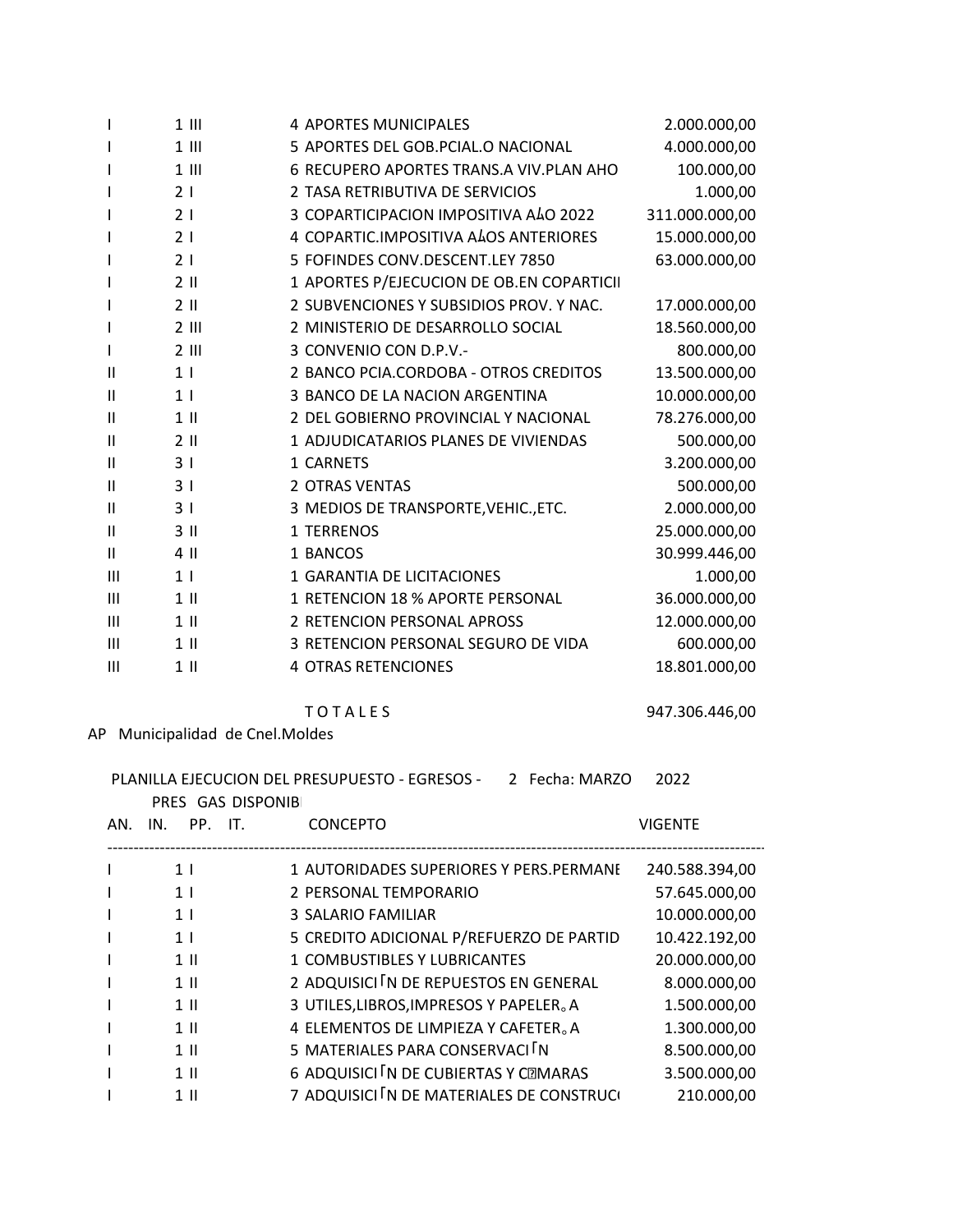| $\mathbf{I}$ | $1$ II          | 8 ADQUIS.DE MAT.Y PRODUCTOS FARM.Y VETE              | 110.000,00     |
|--------------|-----------------|------------------------------------------------------|----------------|
| $\mathbf{I}$ | $1$ II          | 9 RACIONAMIENTOS Y ALIMENTOS                         | 450.000,00     |
| $\mathbf{I}$ | $1$ II          | 10 OTROS                                             | 130.000,00     |
| $\mathbf{I}$ | $1$ II          | 11 INDUMENTARIA AL PERSONAL                          | 1.200.000,00   |
| $\mathbf{I}$ | $1$ II          | 12 DEUDAS BIENES DE CONSUMO EJERC.ANTERI             | 850.000,00     |
| $\mathbf{I}$ | $1$ II          | 13 CREDITO ADICIONAL PARA REF.DE PARTIDAS            | 6.500.000,00   |
| J.           | $1$ II          | 17 INSUMOS HOSPITAL                                  | 13.000.000,00  |
| $\mathbf{I}$ | $1$ II          | 18 BIENES DE CONSUMO VARIOS                          | 36.000,00      |
| I            | $1$ III         | 1 ELECT., GAS Y AGUA CTE. EN DEPEND. MUNICI          | 3.800.000,00   |
| $\mathbf{I}$ | $1$ III         | 2 PASAJES, FLETES Y ACARREOS                         | 2.100.000,00   |
| $\mathbf{I}$ | $1$ III         | 3 COMUNICACIONES TELEF NICAS, TELEG. Y PC            | 1.300.000,00   |
| $\mathsf{l}$ | $1$ III         | 4 PUBLICACIONES, PROPAGANDA Y AMPLIFICA              | 4.200.000,00   |
| $\mathbf{I}$ | $1$ III         | 5 COMISIONES Y SEGUROS DE VEH <sub>o</sub> CULOS Y M | 2.250.000,00   |
| J.           | $1$ III         | <b>6 ALQUILERES VARIOS</b>                           | 2.200.000,00   |
| $\mathbf{I}$ | $1$ III         | 7 GASTOS JUDICIALES E INDEMNIZACIONES                | 185.000,00     |
| $\mathbf{I}$ | $1$ III         | 8 VITTICOS Y MOVILIDAD                               | 450.000,00     |
| <sup>1</sup> | $1$ III         | 9 ESTUDIOS, INVESTIG. Y ASISTENCIA T燭NICA            | 1.250.000,00   |
| I            | $1$ III         | 10 GASTOS DE IMPRENTA Y REPRODUCCI IN                | 950.000,00     |
| J.           | $1$ III         | 11 CONSERVACIONES Y REPARACIONES                     | 9.500.000,00   |
| $\mathbf{I}$ | $1$ III         | 12 SERV.PJ BLICOS EJECUTADOS POR TERCEROS            | 25.000.000,00  |
| I.           | $1$ III         | 13 ALUMBRADO PUBLICO                                 | 1.800.000,00   |
| J.           | $1$ III         | 14 PREMIOS, ADHESIONES Y OTROS SIMILARES             | 280.000,00     |
| J.           | $1$ III         | 15 HOMENAJES Y CORTES <sub>o</sub> A                 | 230.000,00     |
| J.           | $1$ III         | <b>16 OTROS SERVICIOS</b>                            | 7.800.000,00   |
| $\mathbf{I}$ | $1$ III         | 17 DEUDAS POR SERVICIOS DE EJERC. ANTERIOR           | 1.100.000,00   |
| J.           | $1$ III         | 18 HONORARIOS PROFESIONALES                          | 25.000.000,00  |
| <sup>1</sup> | $1$ III         | 19 PROGRAMA MUNICIPAL DE EMPLEO                      | 1.250.000,00   |
| J.           | $1$ III         | 21 CREDITO ADICIONAL P/REFUERZO DE PARTID            | 11.500.000,00  |
| $\mathbf{I}$ | $1$ III         | 22 SEGURO RESPONSABILIDAD CIVIL                      | 1.600.000,00   |
| $\mathbf{I}$ | $1$ III         | 23 FESTEJOS Y ACTUACIONES                            | 720.000,00     |
| <sup>1</sup> | $1$ III         | 24 PROCESAMIENTO RESIDUOS SEIDO URBANO               | 5.000.000,00   |
| J.           | $1$ III         | <b>25 SERVICIOS EN CEMENTERIOS</b>                   | 70.000,00      |
| $\mathbf{I}$ | $1$ III         | 26 GASTOS Y COMIS BCARIAS Y DE ENTES DE CO           | 1.200.000,00   |
| $\mathbf{I}$ | 2 <sub>IV</sub> | 2 CON ORGANISMOS PROVINCIALES Y NACION,              | 4.000,00       |
| J.           | 3V              | 1 AL SECTOR P iii LICO                               | 122.000,00     |
| $\mathbf{I}$ | 3 V             | 2 AL SECTOR PRIVADO                                  | 111.746.000,00 |
| I            | 3 VI            | 1 AL SECTOR PUBLICO                                  |                |
| $\mathbf{H}$ | $1$ VI          | 1 FONDO PERM.P/FINANCIACION DE PROYECT(              | 100.000,00     |
| $\mathbf{H}$ | 1 VII           | 1 MAQUINARIAS Y EQUIPOS                              | 5.000.000,00   |
| Ш            | 1 VII           | 2 MUEBLES Y EQUIPO PARA DEPENDENCIAS MI              | 2.500.000,00   |
| Ш            | 1 VII           | 3 EQUIPOS ELECTR INICOS E INFORMATICA                | 3.000.000,00   |
| $\mathbf{H}$ | 1 VII           | 4 APARATOS E INSTRUMENTAL                            | 1.500.000,00   |
| Ш            | 1 VII           | 5 COLECC.Y ELEMENTOS P/BIBLIOTECAS Y MUS             | 50.000,00      |
| Ш            | 1 VII           | <b>6 HERRAMIENTAS</b>                                | 1.200.000,00   |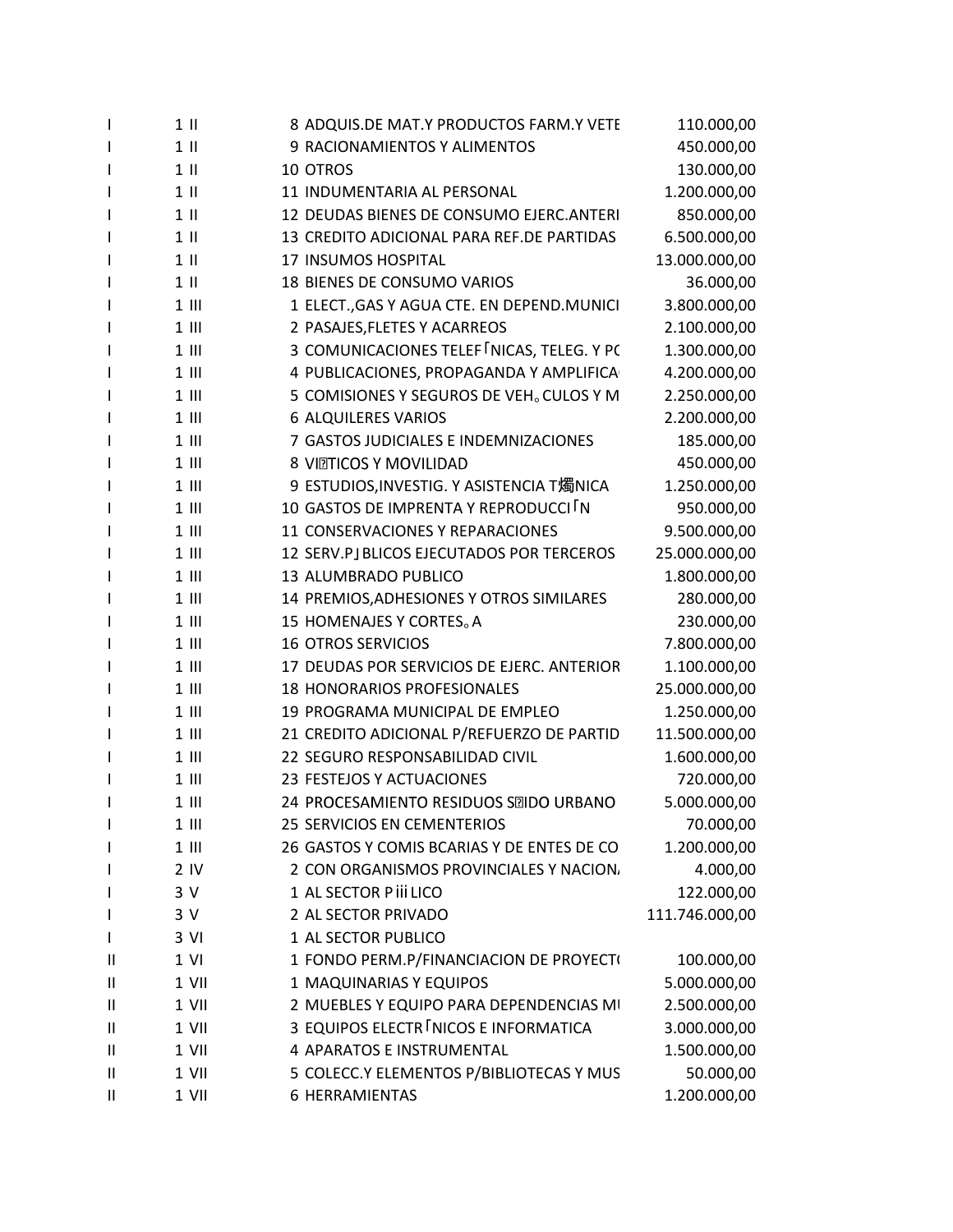| $\mathbf{H}$  | $1$ VII        | 7 TERRENOS                                | 8.000.000,00   |
|---------------|----------------|-------------------------------------------|----------------|
| Ш             | 1 VII          | 8 MEDIOS DE TRANSPORTE                    | 7.500.000,00   |
| Ш             | $1$ VII        | 9 DEUDAS P/ADQ.BIENES DE CAPITAL EJERC.AN | 100.000,00     |
| $\mathbf{H}$  | $1$ VII        | 11 OTROS BIENES DE CAPITAL                | 250.000,00     |
| Ш             | 1 VII          | 12 EQUIPAMIENTO CONCEJO DELIBERANTE       | 300.000,00     |
| Ш             | 1 VII          | 13 CRED.ADICIONAL P/REF.DE PARTIDAS       | 6.000.000,00   |
| $\mathbf{H}$  | 1 VIII         | 1 POR CUENTA DE LA MUNICIPALIDAD          | 143.450.000,00 |
| Ш             | 1 VIII         | 2 POR CUENTA DE LA PROVINCIA Y/O NACION   | 107.220.000,00 |
| $\mathsf{II}$ | 1 <sup>1</sup> | 1 VIV.B.FRANCISCO MANUEL DURAN I          | 3.500.000,00   |
| $\mathbf{H}$  | 1 <sup>1</sup> | 2 VIVIENDAS MANOS UNIDAS                  | 5.200.000,00   |
| Ш             | 1 <sup>1</sup> | 3 ADQUISICION TERRENOS PARA VIVIENDAS     | 10.000.000,00  |
| $\mathbf{H}$  | 1 <sup>1</sup> | 4 GTO.INFRAESTRUCTURA TERRENOS P/VIVIEN   | 3.000.000,00   |
| $\mathbf{H}$  | 3 X            | 1 CON ORGANISMOS PRIVADOS                 |                |
| Ш             | 3 X            | 2 CON ORGANISMOS PROVINCIALES             | 1.901.000,00   |
| Ш             | 1 NC           | 1 POR TRABAJOS PJ BLICOS                  | 1.000,00       |
| Ш             | 1 NC           | 2 OTRAS CAUSAS                            | 67.401.000,00  |
|               |                |                                           |                |

983.721.586,00

AP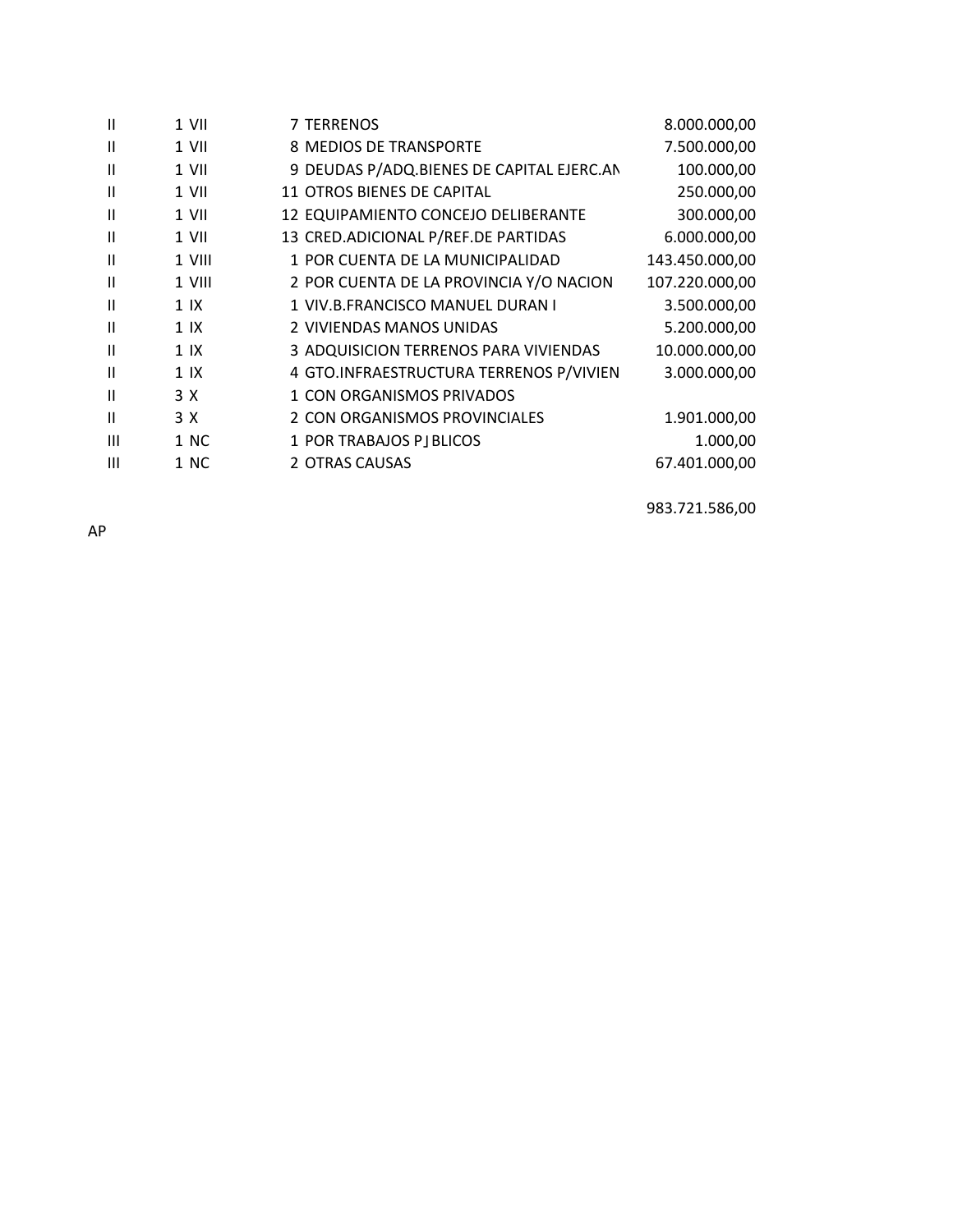| RECAUDADO<br><b>ACUMULADO</b> | <b>REC,EN MEN</b>                         | <b>REC,EN MAS</b>                        |
|-------------------------------|-------------------------------------------|------------------------------------------|
|                               | 1.972.850,87<br>9.231.037,63              | 25.768.962,37                            |
|                               | 1.619.362,64<br>1.728.801,07              | 13.271.198,93                            |
|                               | 25.790,00                                 | 54.590,00<br>395.410,00                  |
|                               | 1.000,00                                  | 24.540,00<br>75.460,00                   |
|                               | 28.560,00                                 | 695.700,00<br>154.300,00                 |
|                               |                                           | 1.000,00                                 |
|                               | 102.642,00                                | 829.666,00<br>870.334,00                 |
|                               |                                           | 50.000,00                                |
|                               |                                           | 10.381.000,00<br>380.000,00              |
|                               | 2.519.780,28<br>4.892.101,89              | 17.707.898,11                            |
|                               | 19.490,00                                 | 105.900,00<br>244.100,00                 |
|                               | 243.295,00                                | 351.965,00<br>498.035,00                 |
|                               | 1.980.301,38<br>8.293.584,14<br>95.664,78 | 23.506.415,86                            |
|                               | 95.664,78                                 | 300.618,24<br>1.549.381,76<br>300.618,24 |
|                               | 52.541,62<br>166.415,23                   | 1.549.381,76<br>2.633.584,77             |
|                               | 297.224,00<br>499.945,00                  | 1.000.055,00                             |
|                               |                                           | 500.000,00                               |
|                               | 218.821,98                                | 675.869,66<br>2.924.130,34               |
|                               | 421.933,97<br>1.737.294,37                | 3.262.705,63                             |
|                               | 4.356.892,00<br>18.719.381,00             | 41.280.619,00                            |
|                               | 170.341,00<br>7.466.584,45                |                                          |
|                               | 2.938.922,21<br>10.655.954,70             | 50.146.045,30                            |
|                               |                                           | 2.000.000,00                             |
|                               | 184.650,00<br>459.950,00                  | 1.540.050,00                             |
|                               | 29.040,22                                 | 909.207,54<br>90.792,46                  |
|                               |                                           | 1.000.000,00                             |
|                               | 56.762,00                                 | 229.651,96<br>270.348,04                 |
|                               |                                           | 100.000,00                               |
|                               |                                           | 100.000,00                               |
|                               | 145.715,67<br>1.203.318,87                | 5.796.681,13                             |
|                               |                                           | 100.000,00                               |
|                               | 5.437,00                                  | 87.923,00<br>12.077,00                   |
|                               | 6.100,00                                  | 295.877,31<br>204.122,69                 |
|                               |                                           | 150.000,00                               |
|                               | 403.488,00<br>1.117.347,90                | 6.882.652,10                             |
|                               | 64.613,00                                 | 174.952,00<br>525.048,00                 |
|                               |                                           | 350.000,00                               |

4.012.584,45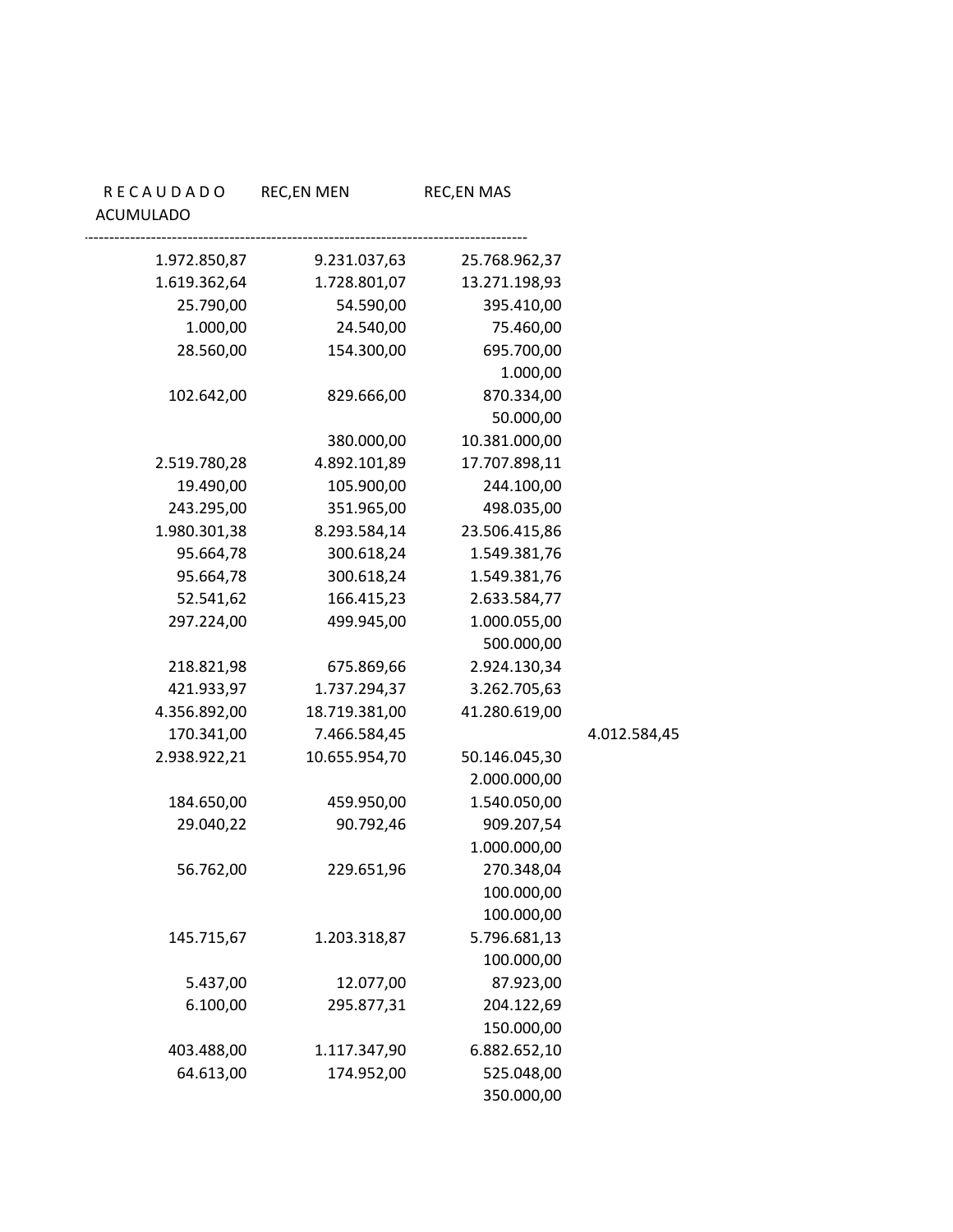|               |                | 2.000.000,00   |               |
|---------------|----------------|----------------|---------------|
|               |                | 4.000.000,00   |               |
|               |                | 100.000,00     |               |
|               |                | 1.000,00       |               |
| 20.386.558,01 | 63.709.437,44  | 247.290.562,56 |               |
|               |                | 15.000.000,00  |               |
| 4.325.438,08  | 12.811.488,66  | 50.188.511,34  |               |
|               |                |                |               |
|               | 470.000,00     | 16.530.000,00  |               |
| 1.442.928,18  | 1.495.628,18   | 17.064.371,82  |               |
|               | 66.000,00      | 734.000,00     |               |
|               |                | 13.500.000,00  |               |
|               |                | 10.000.000,00  |               |
| 2.293.033,32  | 13.255.352,42  | 65.020.647,58  |               |
| 26.198,00     | 64.795,00      | 435.205,00     |               |
| 281.590,00    | 827.440,00     | 2.372.560,00   |               |
|               |                | 500.000,00     |               |
|               |                | 2.000.000,00   |               |
| 23.882,00     | 56.543,00      | 24.943.457,00  |               |
|               | 80.301.210,30  |                | 49.301.764,30 |
|               |                | 1.000,00       |               |
| 2.974.341,88  | 11.958.864,42  | 24.041.135,58  |               |
| 1.018.472,93  | 3.926.587,34   | 8.073.412,66   |               |
| 39.608,31     | 133.855,63     | 466.144,37     |               |
| 1.366.137,63  | 5.296.686,84   | 13.504.313,16  |               |
|               |                |                |               |
| 52.235.072,74 | 264.527.023,35 | 736.093.771,40 | 53.314.348,75 |

| A GASTAR       | ACUMULADO     | EN EL MES     |
|----------------|---------------|---------------|
| 178.895.393,78 | 61.693.000,22 | 15.602.368,78 |
| 41.313.310,33  | 16.331.689,67 | 4.171.678,16  |
| 6.971.235,91   | 3.028.764,09  | 825.201,73    |
| 10.422.192,00  |               |               |
| 16.705.947,65  | 3.294.052,35  | 841.652,57    |
| 4.516.490,46   | 3.483.509,54  | 1.776.433,87  |
| 1.158.854,60   | 341.145,40    | 137.433,40    |
| 912.288,05     | 387.711,95    | 155.574,30    |
| 6.113.151,88   | 2.386.848,12  | 1.063.031,28  |
| 2.227.219,81   | 1.272.780,19  | 348.425,85    |
| 210.000,00     |               |               |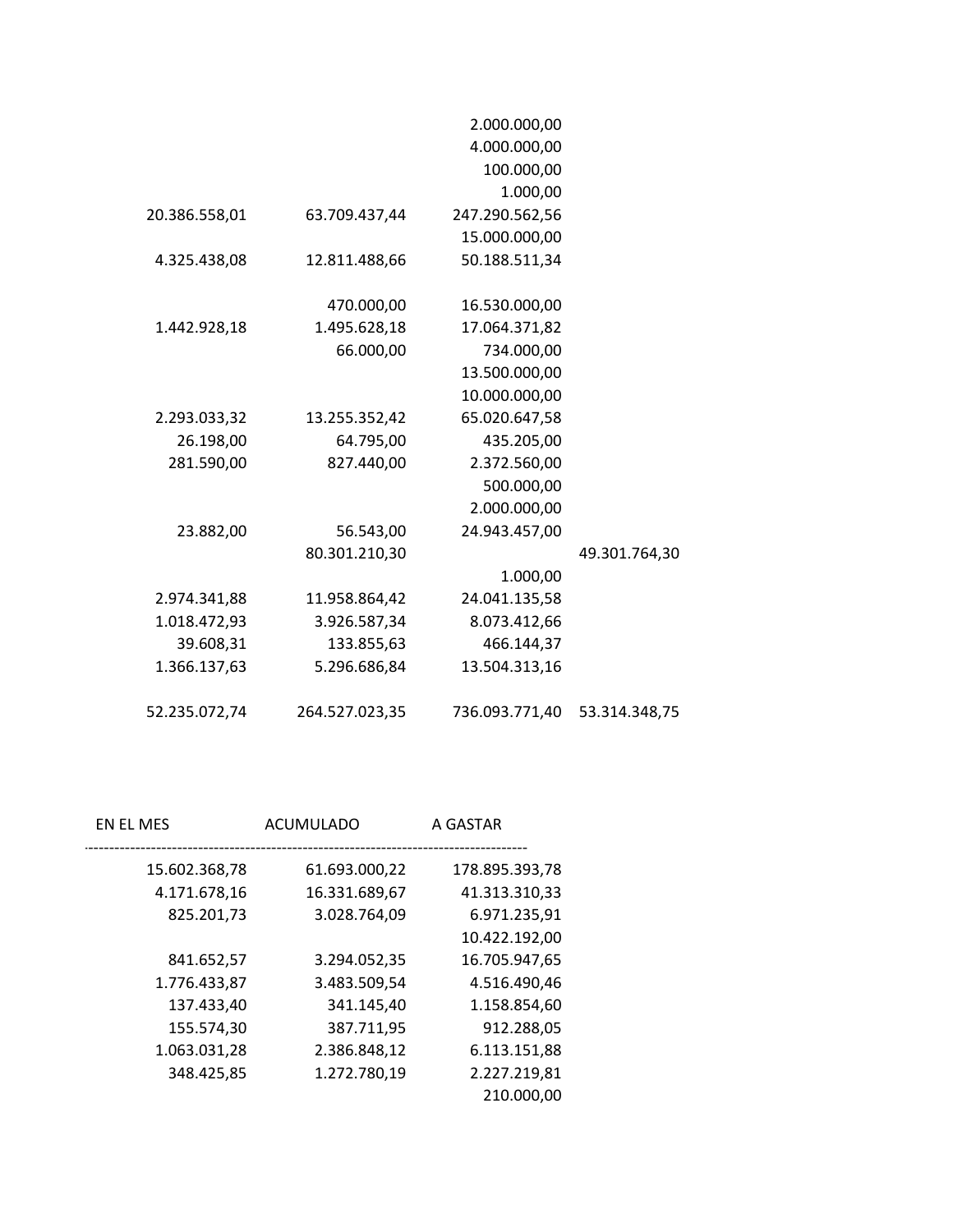| 120,00       | 10.848,66     | 99.151,34     |
|--------------|---------------|---------------|
| 21.582,00    | 155.612,00    | 294.388,00    |
| 40.000,00    | 103.581,20    | 26.418,80     |
| 68.318,33    | 401.723,82    | 798.276,18    |
|              | 774.706,99    | 75.293,01     |
|              |               | 6.500.000,00  |
| 779.718,45   | 2.467.044,78  | 10.532.955,22 |
|              |               | 36.000,00     |
| 317.969,52   | 799.602,97    | 3.000.397,03  |
| 129.870,00   | 331.481,10    | 1.768.518,90  |
| 106.462,95   | 318.834,28    | 981.165,72    |
| 363.943,01   | 1.077.479,04  | 3.122.520,96  |
| 284.969,68   | 657.204,29    | 1.592.795,71  |
| 77.484,00    | 187.048,50    | 2.012.951,50  |
|              |               | 185.000,00    |
| 77.349,48    | 211.737,29    | 238.262,71    |
| 135.188,60   | 267.382,60    | 982.617,40    |
| 40.110,00    | 97.445,00     | 852.555,00    |
| 441.102,19   | 2.149.884,74  | 7.350.115,26  |
| 3.420.584,72 | 5.180.986,21  | 19.819.013,79 |
|              |               | 1.800.000,00  |
| 4.200,00     | 7.609,98      | 272.390,02    |
| 18.054,00    | 172.324,00    | 57.676,00     |
| 450.375,41   | 1.513.000,81  | 6.286.999,19  |
|              | 132.218,70    | 967.781,30    |
| 2.495.677,42 | 7.684.665,89  | 17.315.334,11 |
| 86.344,24    | 213.670,46    | 1.036.329,54  |
|              |               | 11.500.000,00 |
| 19.720,82    | 225.210,35    | 1.374.789,65  |
| 366.650,00   | 587.299,99    | 132.700,01    |
| 295.000,00   | 885.000,00    | 4.115.000,00  |
|              |               | 70.000,00     |
| 50.296,39    | 112.257,57    | 1.087.742,43  |
|              |               | 4.000,00      |
|              |               | 122.000,00    |
| 8.642.214,41 | 20.165.295,27 | 91.580.704,73 |
| 67.776,37    | 67.776,37     | 32.223,63     |
| 1.299.630,13 | 1.376.205,90  | 3.623.794,10  |
| 21.000,00    | 110.763,00    | 2.389.237,00  |
| 93.850,00    | 1.262.050,00  | 1.737.950,00  |
|              |               | 1.500.000,00  |
|              |               | 50.000,00     |
| 116.386,57   | 811.416,16    | 388.583,84    |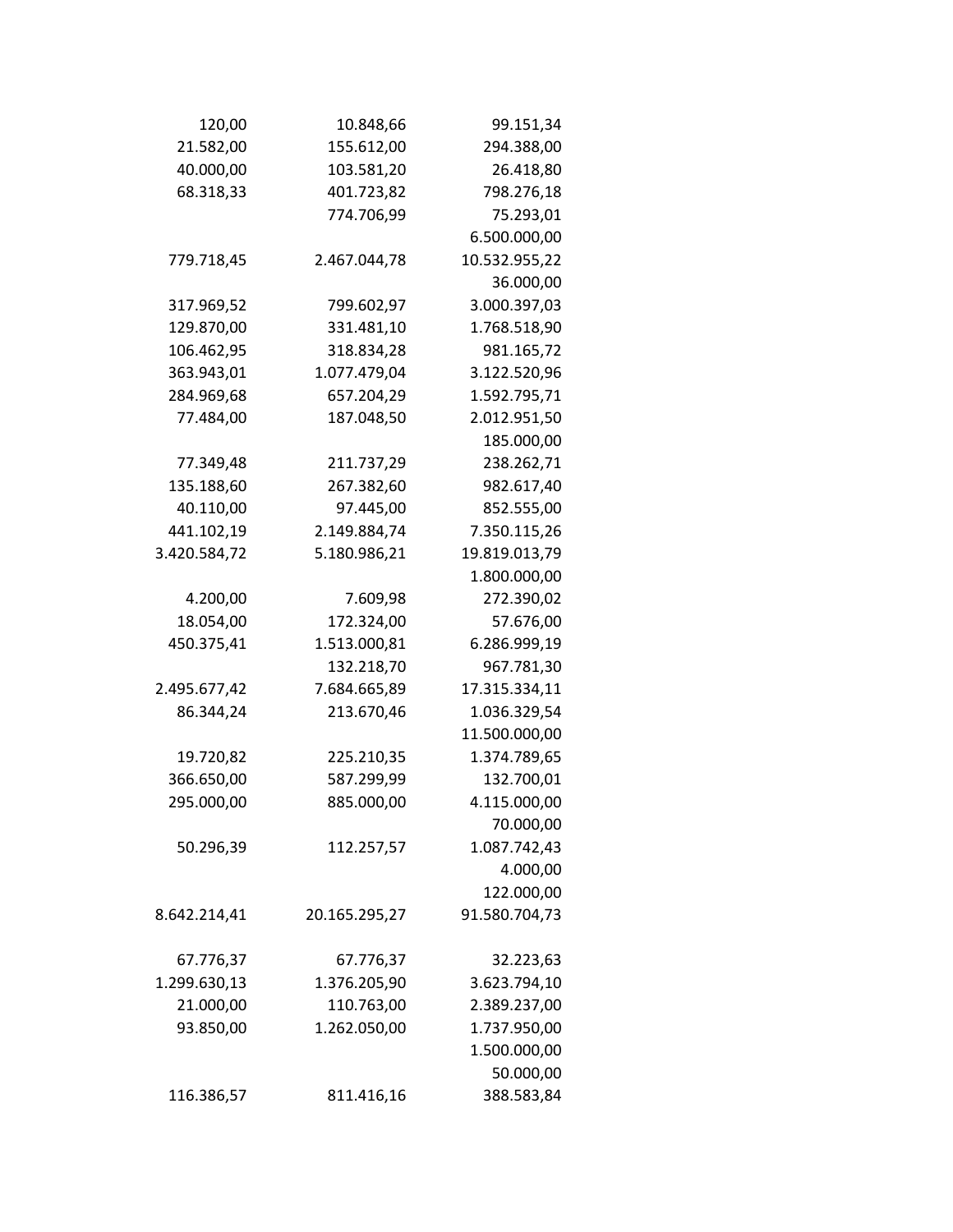|               |                | 8.000.000,00   |
|---------------|----------------|----------------|
| 4.188.500,00  | 6.981.000,00   | 519.000,00     |
|               |                | 100.000,00     |
|               |                | 250.000,00     |
|               |                | 300.000,00     |
|               |                | 6.000.000,00   |
| 13.639.300,74 | 50.609.599,83  | 92.840.400,17  |
| 1.541.161,36  | 3.135.387,95   | 104.084.612,05 |
|               |                | 3.500.000,00   |
| 528.360,40    | 528.360,40     | 4.671.639,60   |
|               |                | 10.000.000,00  |
| 359,99        | 1.005,19       | 2.998.994,81   |
|               |                |                |
| 390.840,17    | 1.075.906,61   | 825.093,39     |
|               |                | 1.000,00       |
| 5.709.366,82  | 16.184.870,70  | 51.216.129,30  |
|               |                |                |
| 71.251.638,11 | 221.255.000,13 | 762.466.585,87 |